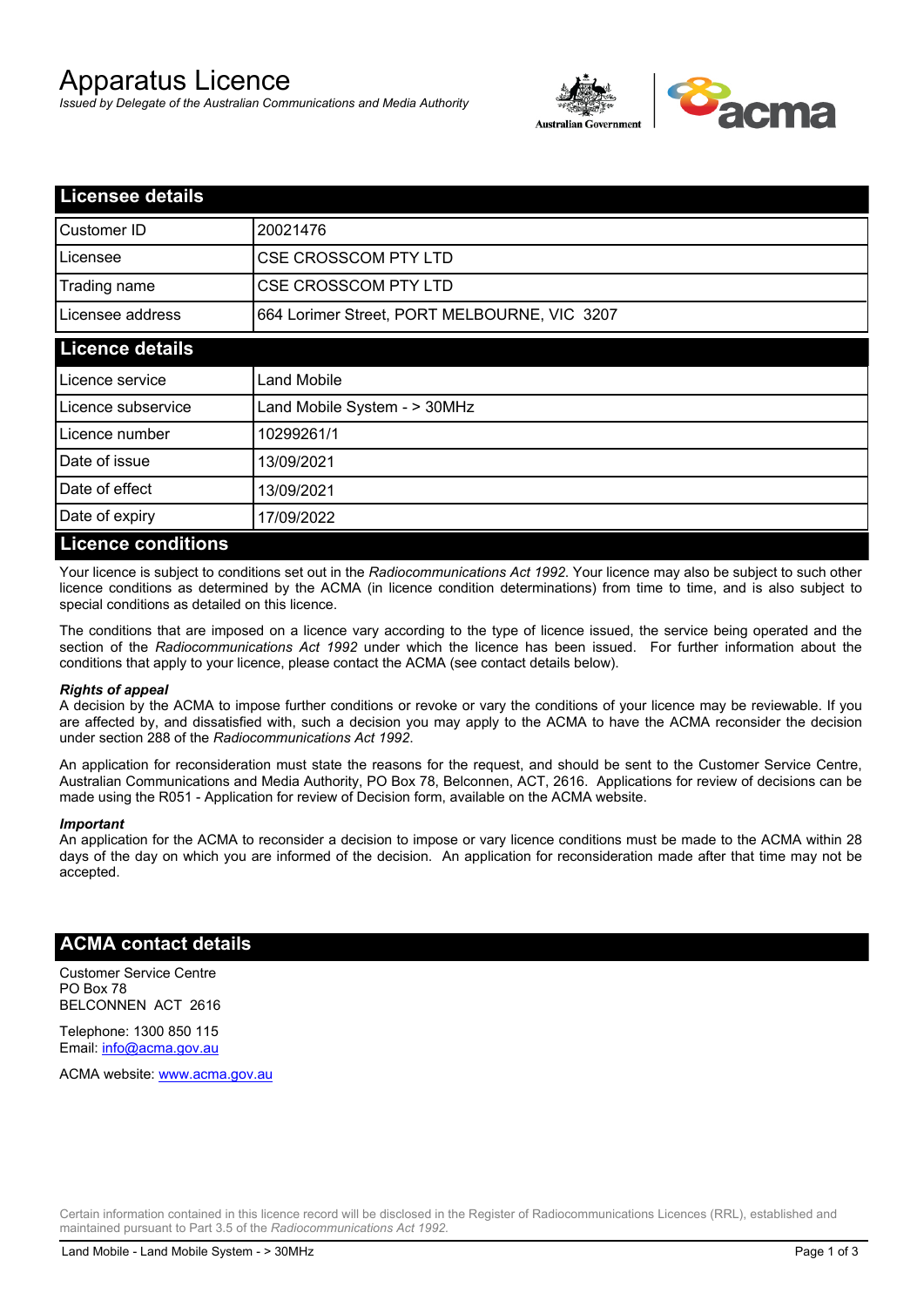# **Advisory Notes applying to licence no.: 10299261/1**

Conditions applicable to the operation of Land Mobile System station(s) authorised under this licence can be found in the Radiocommunications Licence Conditions (Apparatus Licence) Determination and the Radiocommunications Licence Conditions (Land Mobile Licence) Determination. Copies of these determinations are available from the ACMA and from the ACMA home page (www.acma.gov.au).